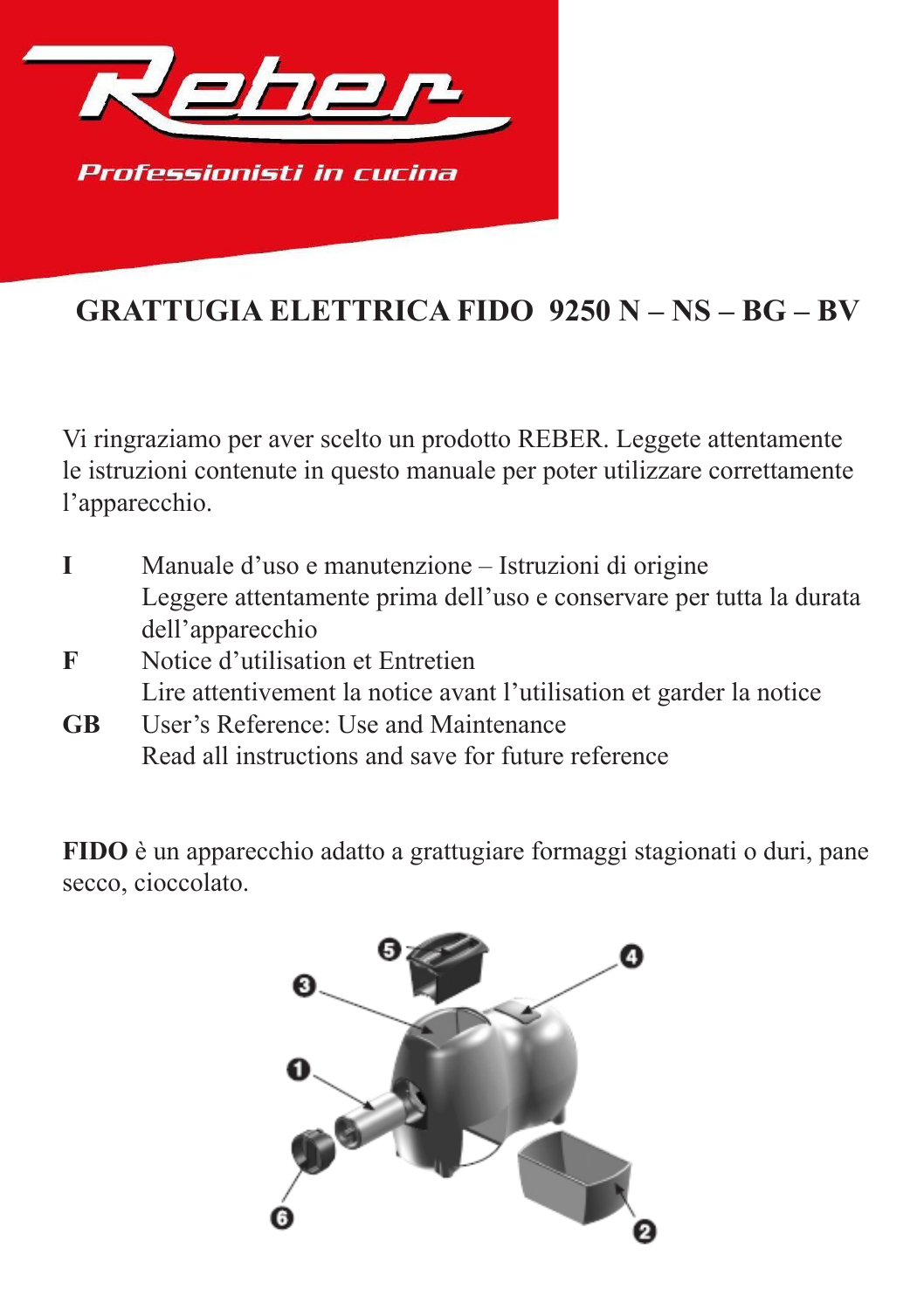### **AVVERTENZE**

Non immergere l'apparecchio in acqua e non utilizzarlo se la spina o il cavo spina sono bagnati.

- $\Box$ Ogni tipo di intervento sull'apparecchio, comprese le operazioni di pulizia, deve essere effettuato con il cavo spina disinserito
- $\Box$ dalla presa di corrente. Per eliminare tutti gli eventuali residui di lavorazione, al primo utilizzo far funzionare la Grattugia con pane secco e scartare il prodotto

*Questo apparecchio può essere utilizzato da persone ( compresi i bambini al di sopra degli 8 anni di età) con ridotte capacità fisiche, sensoriali, psicologiche e mentali, o da persone con un grado non sufficiente di conoscenza o specifica esperienza, solo ed esclusivamente se adeguatamente formati ed informati in merito al corretto utilizzo dell'apparecchio e dei rischi ad esso correlati e/o sorvegliati da personale responsabile che possa garantire la loro incolumità. I minori non devono poter giocare con l'apparecchio*

*La pulizia e la manutenzione dell'apparecchio non devono essere effettuate da minori di 8 anni, pulizia e manutenzione possono essere effettuate da minori aventi più di 8 anni solo se adeguatamente istruiti e sorvegliati.*

*Per il suo utilizzo, abbiate cura di posizionare l'apparecchio su una superficie piana e stabile.* 

*Per il suo funzionamento l'apparecchio deve essere collegato ad una presa di corrente che rimanga in permanenza facilmente accessibile durante l'uso.*

- La crosta dei formaggi duri può provocare il bloccaggio del rullo e danneggiare il riduttore. Si consiglia di togliere la crosta dal formaggio prima di grattugiarlo.
- $\Box$  In caso di deterioramento il cavo spina va sostituito da un tecnico specializzato, con un cavo dello stesso tipo di quello in dotazione.
- Dopo ogni utilizzo si consiglia di smontare l'apparecchio, lavare ed asciugare accuratamente ogni sua parte.
- □ Prestare la massima attenzione al rullo (1): potrebbe causare tagli o abrasioni. Evitare in ogni caso di toccare il rullo mentre è in movimento.
- Tenere l'apparecchio, ed in particolare il cavo/spina di alimentazione, al di fuori dalla portata dei minori di 8 anni di età. Questo apparecchio è previsto per essere utilizzato in ambito esclusivamente domestico o similare.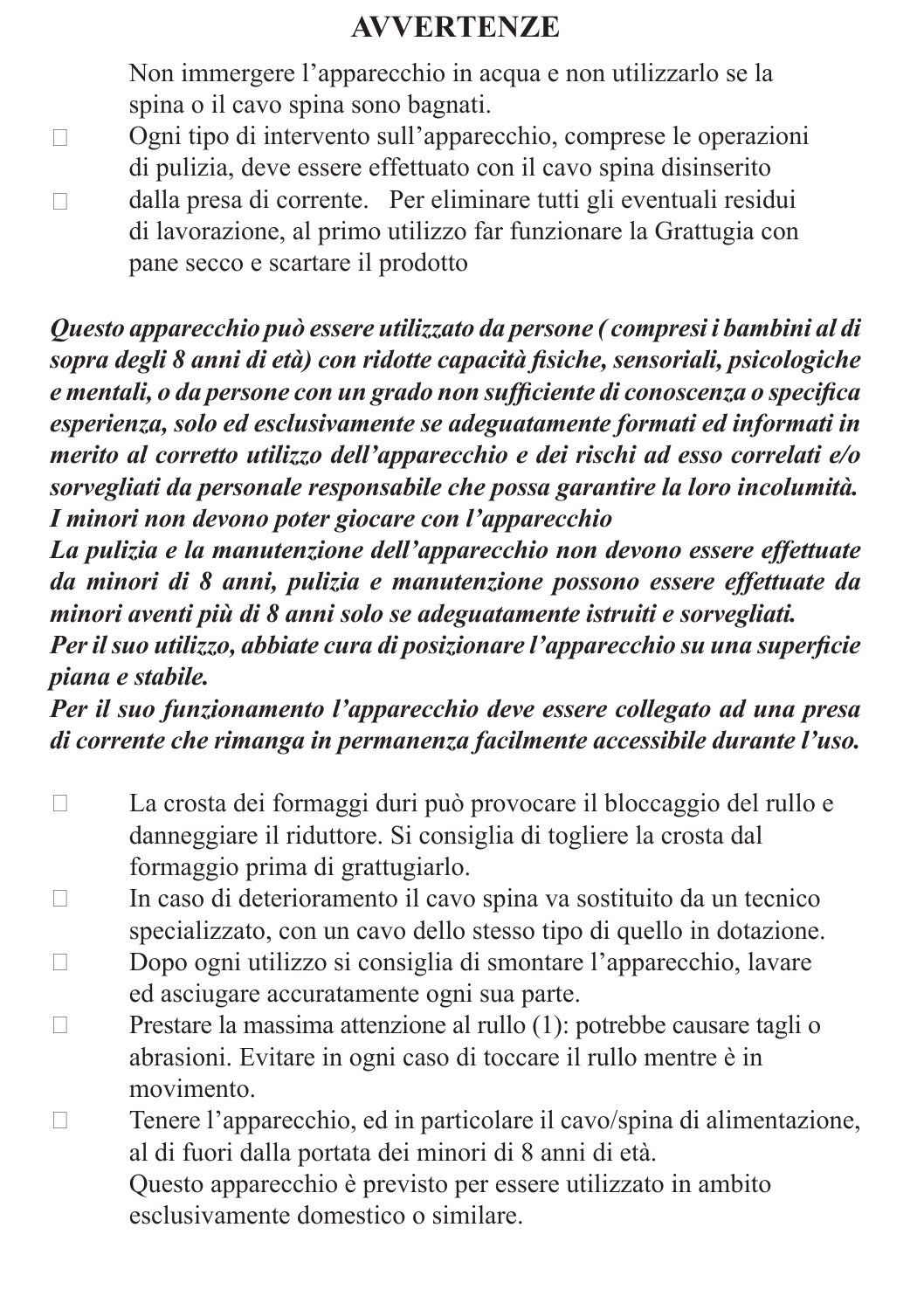## **UTILIZZO**

- $\Box$  Assicurarsi che il cassetto (2) raccoglitore sia nella posizione corretta, sotto il rullo (1)
- $\Box$  Tagliare il prodotto da grattugiare in pezzi di dimensione massima cm. 5x5

 $\Box$  Inserire i pezzi tagliati nell'apertura (3) dell'apparecchio

- $\Box$  Premere il pulsante (4) per mettere in movimento il rullo e contemporaneamente esercitare una leggera pressione con il pressino (5) sul prodotto da grattugiare
- $\Box$  In qualsiasi momento, rilasciando il pulsante, il movimento del rullo si arresta
- Quando il prodotto è stato completamente grattugiato rilasciare il pulsante, togliere la spina dalla presa di corrente, rimuovere il cassetto (2) esercitando una leggera pressione sul bordo e procedere alla pulizia dell'apparecchio.

## **MONTAGGIO E SMONTAGGIO DEL RULLO**

Per smontare il rullo, con la spina disinserita dalla presa di corrente, ruotare il tappo di serraggio (6) portandolo in posizione orizzontale  $(\square)$ , toglierlo dalla sua sede e sfilare il rullo. Nella fase di montaggio, per bloccare il rullo occorre inserire il tappo di serraggio nella sua sede e ruotarlo portandolo in posizione verticale ( | ).

Livello Acustico – inferiore a 80 dba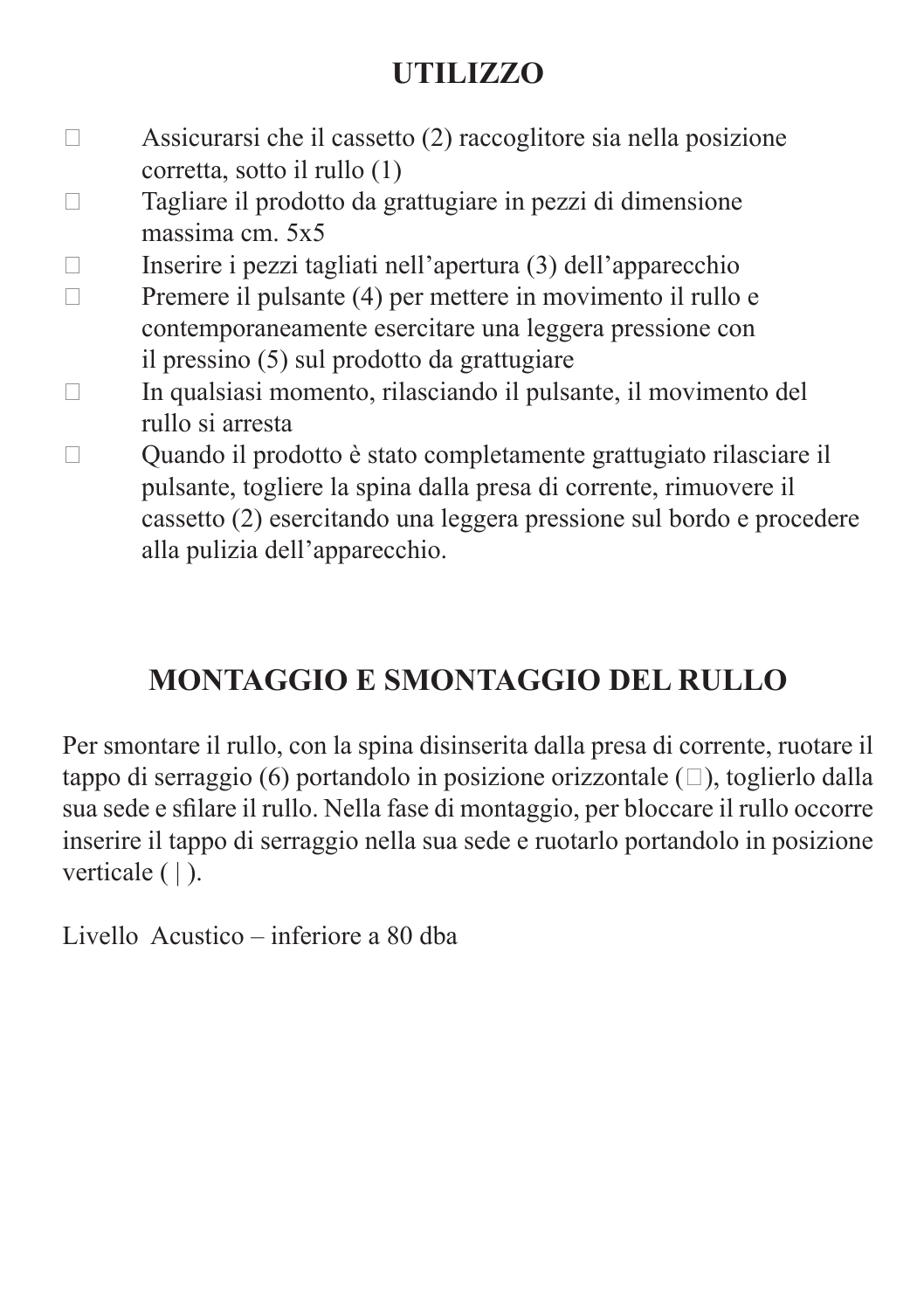### **ELECTRIC GRATER SAFE THEESE INSTRUCTIONS**

Thank you for buying a REBER product. Read these instructions carefully to be able to use this device correctly. **FIDO** is suitable for grating ripe or hard cheese, stale bread and chocolate.

### **IMPORTANT SAFEGUARDS**

#### **To eliminate any processing residues, for first use feed the Grater with dry bread and throw away the product**

- $\Box$  Do not plunge FIDO into water; do not use this device if plug or cable are wet to avoid risks of fire or electric shock.
- $\Box$  Before carrying out any operations on the device (cleaning included) extract the cable plug out of the socket to avoid risks of electric shock.  $\Box$  Crust of hard cheese could cause roll blocking and gear
- damage. Cut crust away from cheese before grating.
- $\Box$  In case of deterioration have the plug cable replaced by a qualified electrician with a cable of the same type.
- $\Box$  After use disassemble the device. Wash and dry each part carefully.  $\Box$  Be careful: the roller (1) can cause cuts or abrasions. Do not touch the roller when moving.
- $\Box$  Close supervision is required when this product is used near children.  $\Box$  "Only for U.S.A. use" To reduce the risks of electric shock, this product has a polarized plug (one blade is wider than the other). This plug is intended to fit in a polarized outlet only one way. When the plug does not fit fully in the outlet, reverse the plug. When it still does not fit, contact a qualified electrician to install the proper outlet. Do not change the plug in any way.
- $\Box$  Do not use outdoors.
- $\Box$  The use of attachment not recommended or sold by the manufacturer may cause fire, electric shock or injury.

*This appliance can be used by children aged from 8 years and above and persons with reduced physical, sensory or mental capabilities or lack of experience and knowledge if they have been given supervision or instruction concerning use of the appliance in a safe way and understand the hazards involved*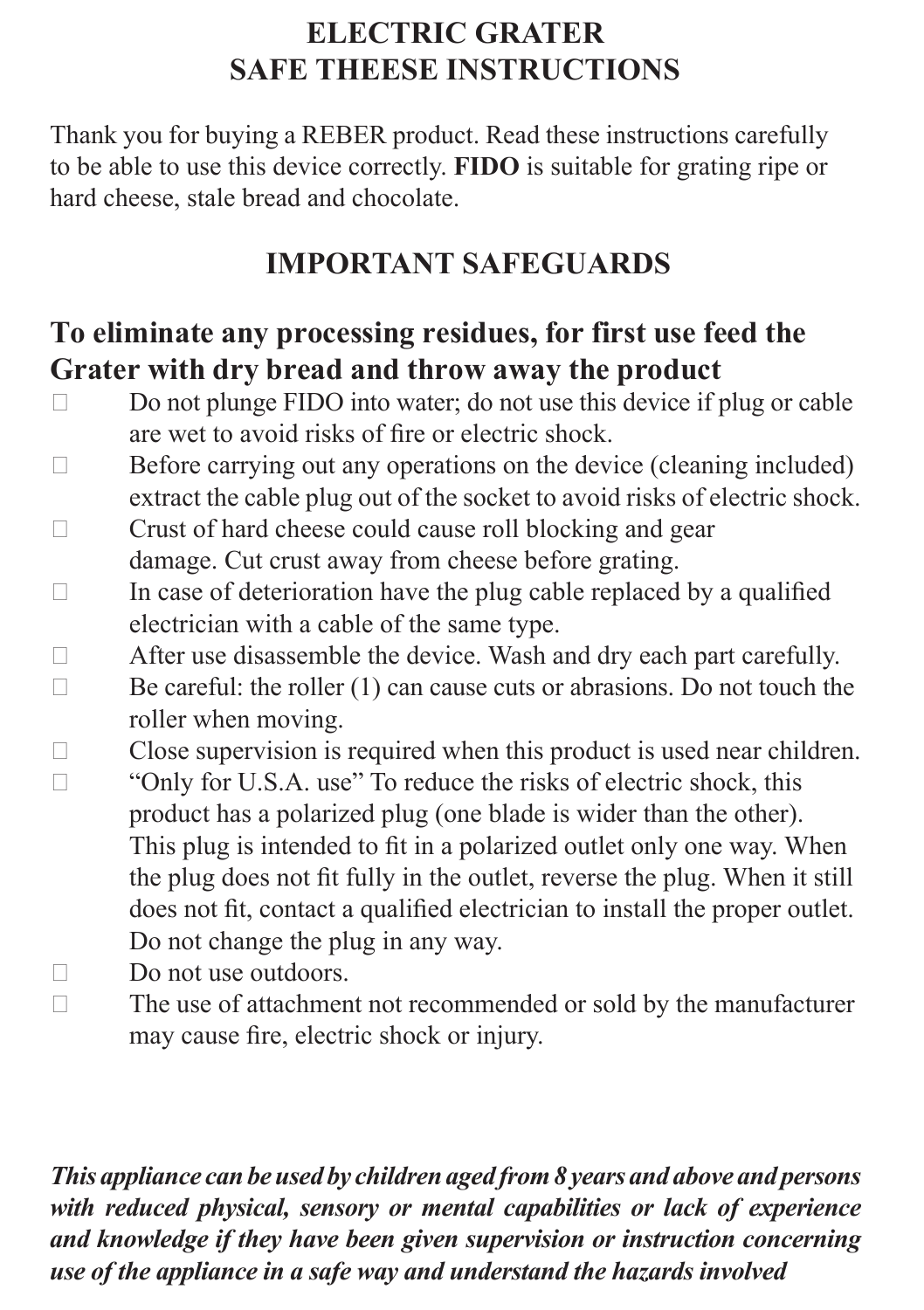*children shall not play with the appliance*

*cleaning and user maintenance shall not be made by children without supervision*

*Cleaning and user maintenance shall not be made by children unless they are aged from 8 years and above and supervised*

*Keep the appliance and its cord out of reach of children aged less than 8 years Switch off the appliance and disconnect from supply before changing accessories or approaching parts that move in use*

*This appliance is intended to be used in household and similar applications Always disconnect the appliance from the supply if it is left unattended and before assembling, disassembling or cleaning*

□ Do not let cord hang over edge of table or counter.

#### **USE**

- $\Box$  Make sure that the drawer (2) is placed correctly under the roller (1).
- $\Box$  Cut the product to be grated into pieces (max. dimensions cm. 5x5). Introduce the pieces into the opening  $(3)$  on the unit.
- $\Box$  Press the button (4) to operate the roller; at the same time slightly
	- press the product to be grated using the specially supplied press.
- $\Box$  The roller can be stopped at any time by releasing the button.
- $\Box$  As soon as the product has been completely grated, release the button, extract the plug from the socket and remove the drawer (2) by pressing the edge slightly. Clean the device.

## **MOUNTING AND DISMOUNTING THE ROLLER**

To dismount the roller act as follows: extract the plug from the socket, rotate the stopper (6) as long as it reaches its horizontal position  $(\square)$ , remove it and extract the roller.

When mounting the roller, have it locked by placing the stopper in its seat and rotating it as long as it reaches its vertical position ( I ).

Acoustic level –less then 80 dba

## **HOUSEHOLD USE ONLY**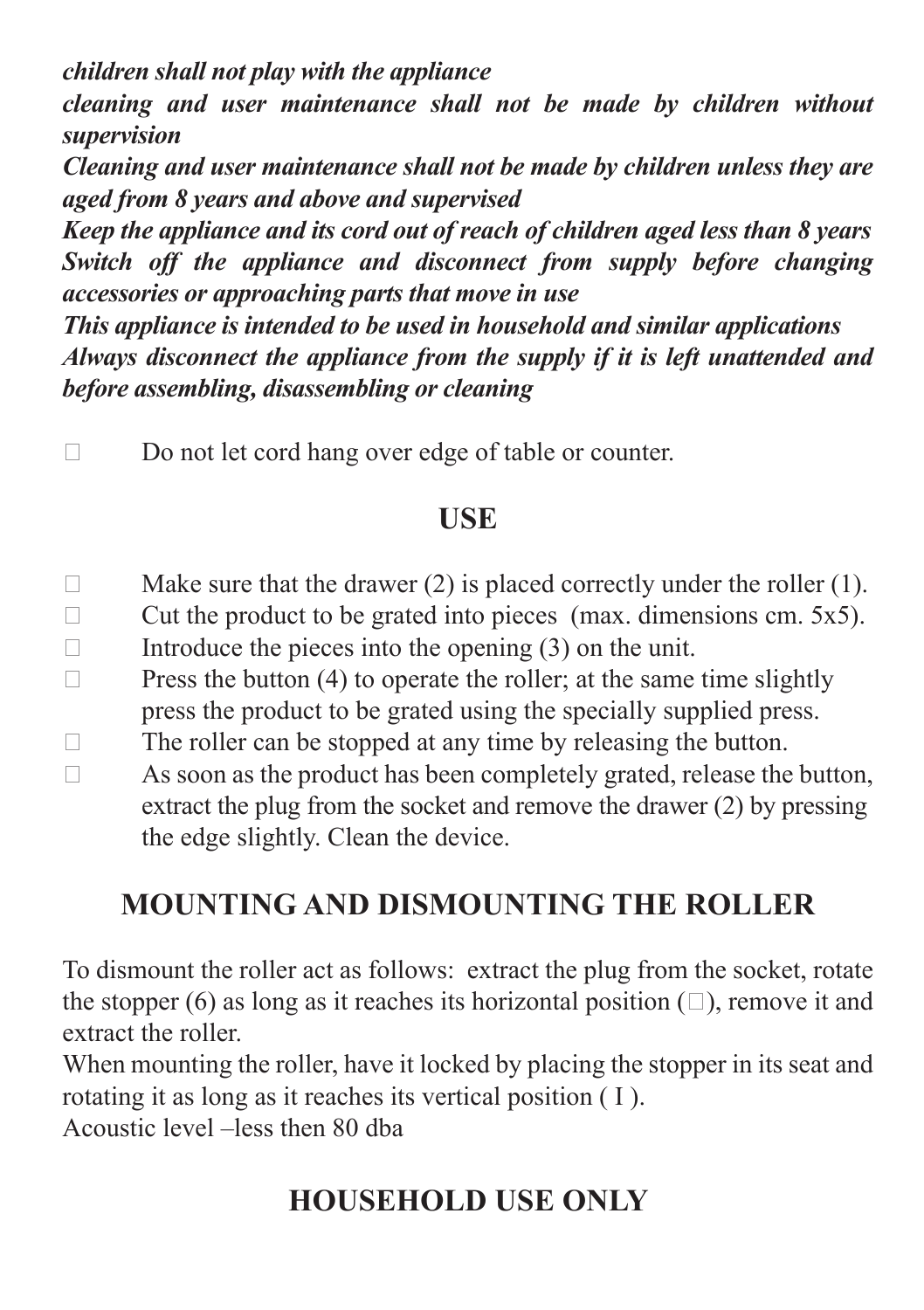#### **ELEKTRISCHE REIBE**

Sie haben ein REBER Gerät gewählt: vielen Dank!. Lesen Sie bitte diese Bedienungsanleitung sorgfältig durch, um das Gerät optimal zu verwenden!

**FIDO** ist dazu geeignet, Hart- oder durchgelegenen Käse, altes Brot und Schokolade zu reiben.

#### **HINWEISE**

 Tauchen Sie das Gerät nie ins Wasser. Verwenden Sie das Gerät auch nicht, wenn der Stecker oder das Steckerkabel feucht sind.

Dieses Gerät ist für die Nutzung von Kindern ab 8 Jahren und älter sowie von Personen mit eingeschränkten physischen, sensorischen und geistigen Fähigkeiten geeignet,

wenn ihnen die Handhabung erklärt wurde sie dabei beaufsichtigt werden und ihnen die damit verbundenen Gefahren bewusst sind.

Kinder sollten nicht mit dem Gerät spielen

Die Reinigung und Instandhaltung des Geräts sollte nicht von Kindern durchgeführt werden

Die Maschiene ausschliesslich auf geraden Oberfläche stellen.

Vermeiden Sie Lagen die zum Sturz des Geräts führen könnten.

Für den Betrieb muß das Gerät an eine Steckdose angeschlossen werden, die während des Betriebs immer gut zugänglich sein muß. Der Schalter ist vor jeglichem Eingriff auf "AUS" (-0-) zu stellen und der Stecker vom Netz zu nehmen. Bei Beschädigungen des Steckerkabels muß dieses von einem qualifizierten Fachmann ausschließlich durch ein zugelassenes Kabel vom Typ H05 VV-F, Zulassung "HAR" mit Stecker der Form "RA" entsprechend der DIN-Norm 49406 Teil 2 ersetzt werden

- Vor jedem Eingriff (Reinigung eingeschlossen) muß der Netzstecker aus der Netzdose herausgezogen werden.
- Um jede Gefahr zu vermeiden, lassen Sie die Netzleitung, wenn beschädigt, von einem Fachmann ersetzen. Eine von REBER gelieferte Netzleitung der selben Art verwenden.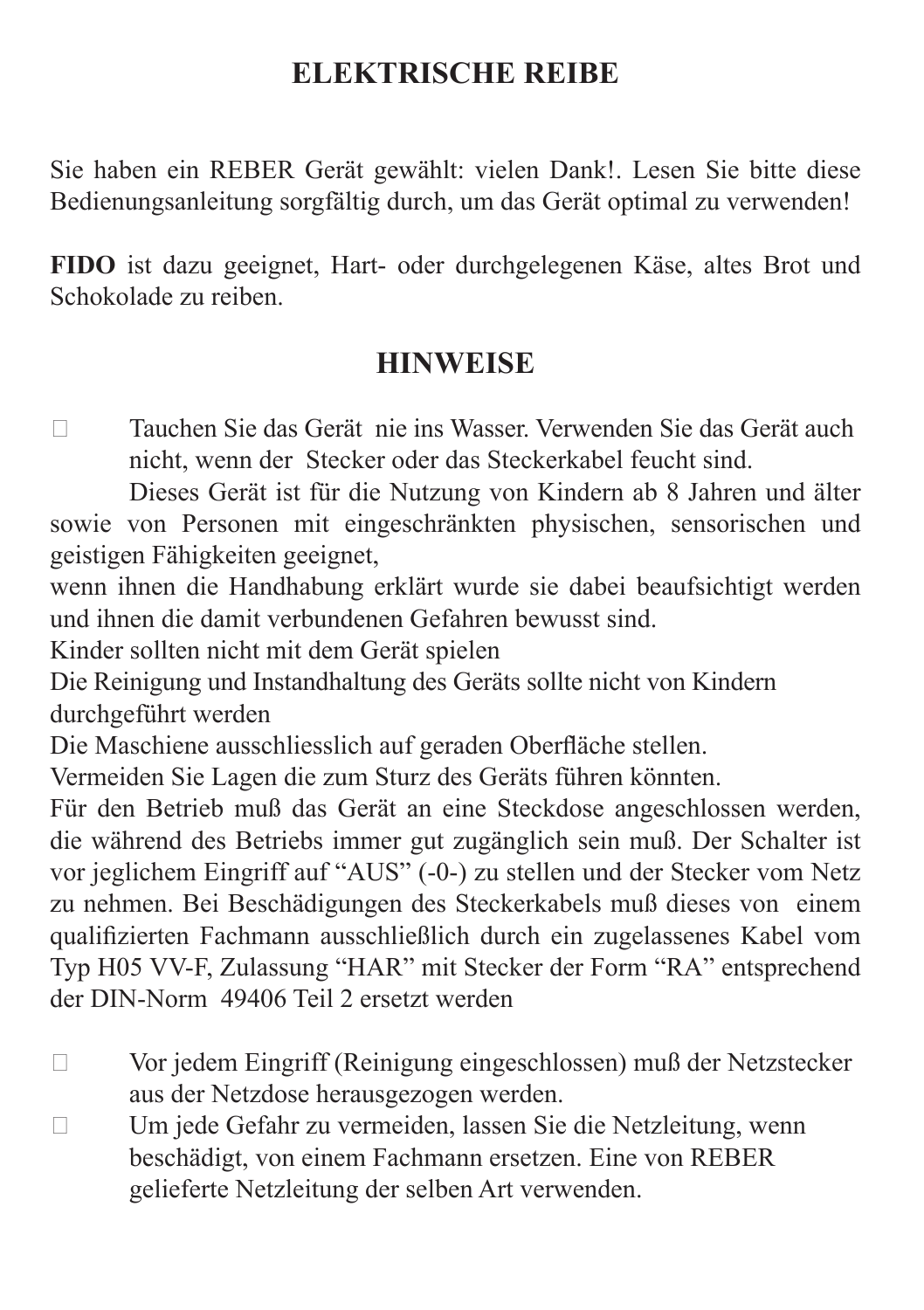- Nach dem Gebrauch, Netzstecker herausziehen, und alle Teile, die in Kontakt mit den Nahrungsmitteln waren, sorgfältig waschen und trocknen.
- Achtung ! Um jegliche Schnitt- und Hautabschürfungsgefahr zu vermeiden niemals während dem Betrieb den sich drehenden Reibzylinder berühren! Immer den Stopfer (5) verwenden um das zu reibende Nahrungsmittelstück gegen den Reibzylinder zu drücken. Immer Netzstecker ziehen vor jeder Berührung mit diesem Reibzylinder!
- Die harte Kruste des alten Käses könnte unter Umständen den Reibzylinder blockieren und das Gerät stark beschädigen. Es ist also empfohlen die Käsekruste vor dem Reiben zu entfernen. Das Gerät ist ausschlieslich für den Hausgebrauch/Privathaushalt zu verwenden.

#### **GEBRAUCH**

Um Verarbeitungsrückstände zu beseitigen, lassen Sie die Reibe beim ersten Gebrauch mit Brot laufen und verwerfen Sie das Produkt.

Kontrollieren Sie, daß die Schublade (2) richtig unter dem Zylinder eingesetzt ist (1).

Das zu reibende Nahrungsmittel in rechteckige Stücke (5x5 cm max) schneiden. Die harte Käsekruste wenn vorhanden entfernen. Stecken Sie ein Stück in die Öffnung (3).

Auf die Taste (4) drücken, um den Zylinder in Bewegung zu setzen. Mit dem kleinen Stopfer (5) das Nahrungsmittelstück gegen den Reibzylinder drücken. Niemals direkt mit der Hand auf das Nahrungsmittelstück drücken !

Wird die Taste frei gelassen, stoppt der Zylinder sofort. Nach dem Gebrauch, den Netzstecker herausziehen und die Schublade (2) durch leichtes Drücken am Rand entfernen. Das Gerät

sorgfältig reinigen.

 $\Box$ 

 $\Box$ 

 $\Box$  $\Box$ 

 $\Box$  $\Box$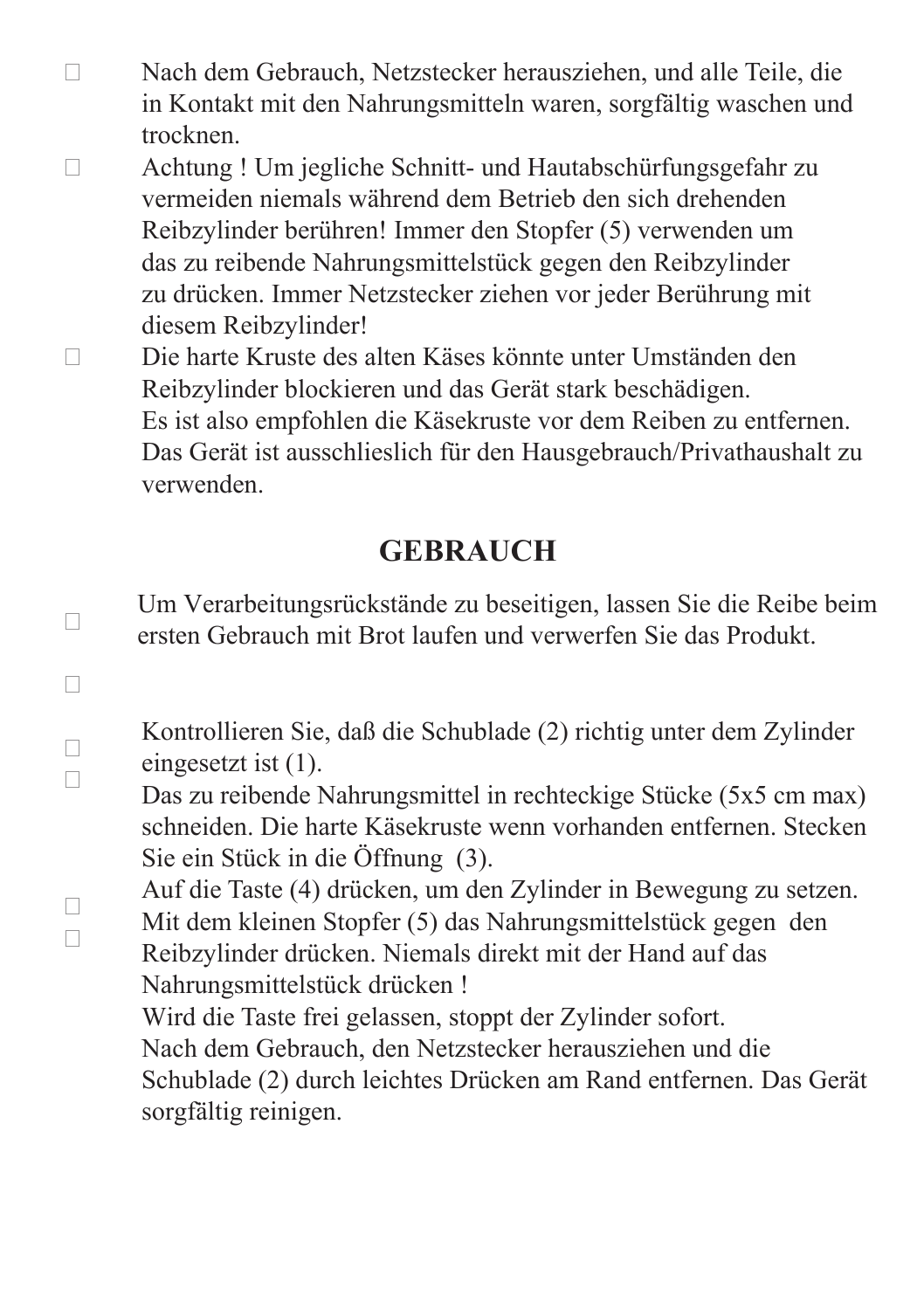#### **AUSBAU UND EINBAU DES REIBZYLINDERS**

Versichern Sie Sich, daß der Netzstecker herausgezogen ist. Drehen Sie den Befestigungsverschluß (6) in waagerechte Stellung ( $\Box$ ). Ziehen Sie ihn heraus. Der Reibzylinder kann entfernt werden.

Zum Einbau, sich versichern daß der Netzstecker herausgezogen ist. Den Reibzylinder wieder einlegen, den Verschluß (6) in seinen Sitz einlegen und ihn erneut in senkrechte Stellung (I) drehen.

Akustisches Niveau - 80 dba

### **FIDO RAPE ELECTRIQUE**

Merci d'avoir choisi un appareil électroménager REBER. Afin d'en tirer un maximum de satisfaction, nous vous invitons à lire ce mode d'emploi avant sa première utilisation

**FIDO** est une râpe appropriée pour les fromages secs, le pain et le chocolat.

#### **AVERTISSEMENTS**

- $\Box$ Ne pas utiliser l'appareil en cas de contact avec l'eau ou si la fiche ou le câble secteur présentent des traces d'humidité.
- $\Box$ Débrancher impérativement l'appareil avant toute intervention y compris pour le nettoyage après utilisation.
- $\Box$ En cas de détérioration du câble secteur, celui ci devra, pour éviter tout danger, être remplacé par un technicien compétent en utilisant uniquement un câble du même type fourni par REBER. Pour éliminer les résidus d'usinage, utilisez la Rape pour la première fois avec du pain sec et jetez le produit.

*Cet appareil peut être utilisé par des enfants de 8ans et plus ,des personnes avec des capacités physiques ou mentales réduites sans expérience et sans connaissance si elles sont supervisées ou si des instructions leurs ont été données concernant l'utilisation de l'appareil d'une manière sûre en comprenant les dangers impliqués*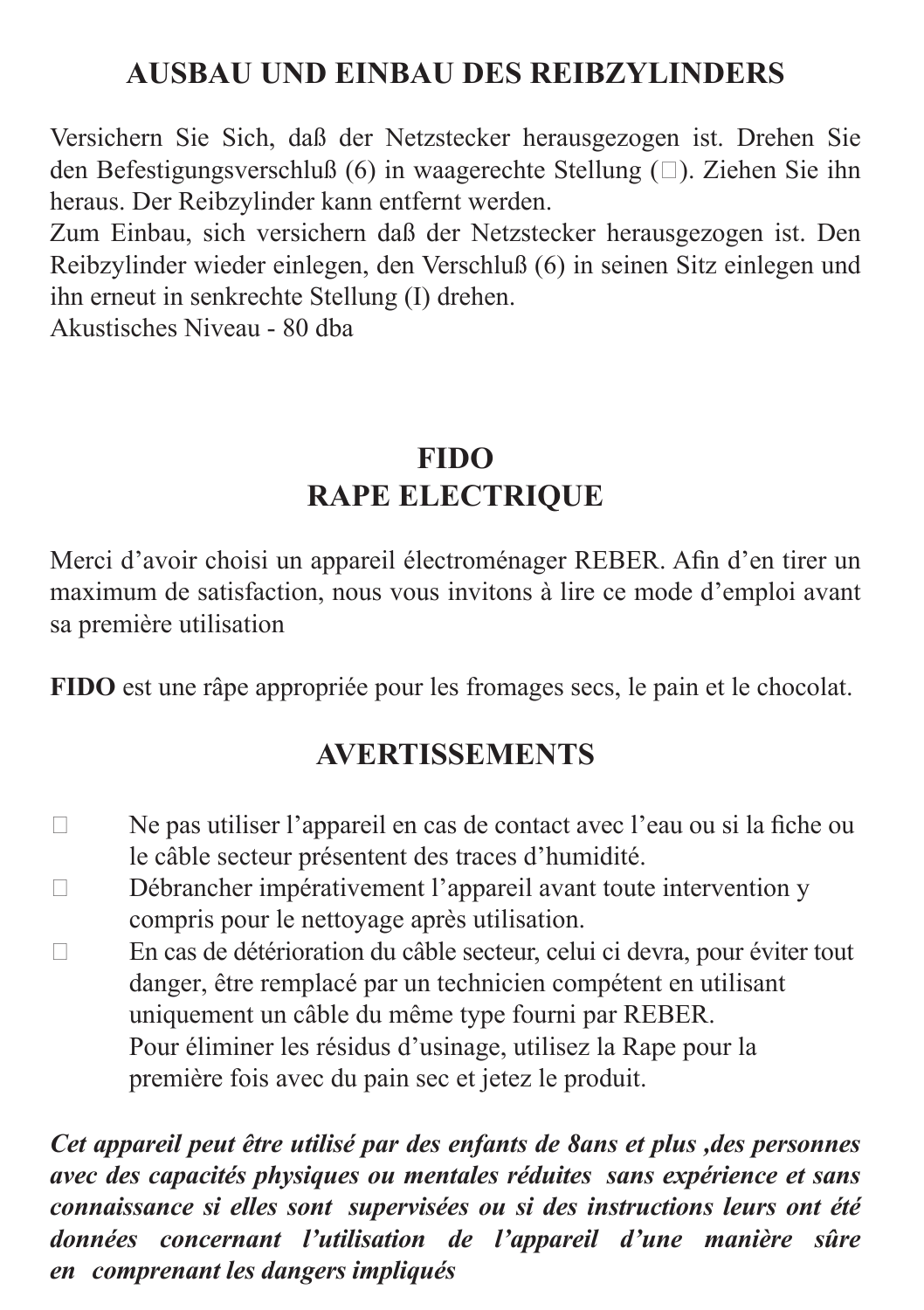*Les enfants ne doivent pas jouer avec l'appareil Le nettoyage et l'entretien de l'appareil ne doit pas être effectué par des enfants sans surveillance*

*Placer l'appareil sur une surface plane et éviter les positions pouvant entrainer la chute de l'appareil.* 

*L'appareil doit être relié à une prise de courant toujours aisément accessible et de même voltage que celui mentionné sur l'étiquette de données techniques, collée sur le socle de l'appareil.* 

*Cet appareil est destiné à un usage domestique uniquement.*

- En fin d'utilisation, débrancher l'appareil, démonter, laver et essuyer toutes les parties de la machine en contact avec les aliments. Attention ! Pour éviter tout risque de coupure, ne jamais toucher le rouleau (1) pendant le fonctionnement de l'appareil. Toujours utiliser le pressoir (5) pour appliquer l'aliment à râper contre le rouleau. Débrancher systématiquement l'appareil avant tout contact direct avec cette partie!
- Être particulièrement vigilant en présence d'enfants qu'il est conseillé de tenir éloignés.
- Attention ! La croûte dure du fromage sec peut provoquer un blocage intempestif du rouleau et ainsi endommager sérieusement l'appareil. Il est donc préférable de couper la croûte du fromage avant de le râper.

### **UTILISATION**

- S'assurer que le boîtier de récolte (2) est en position correcte sous le rouleau (1).
- Couper le produit à râper en morceaux de dimension max.
	- 5x5 cm. Le cas échéant, retirer la croûte du fromage.
- $\Box$  Introduire un morceau dans l'ouverture (3) de la machine.
- $\Box$  Utiliser le pressoir (5) pour l'appliquer contre le rouleau et appuyer sur le bouton de mise en route (4). Ne jamais appuyer directement avec la main sur le morceau à râper!
- En relâchant ce bouton (4), le rouleau s'arrête immédiatement.  $\Box$  En fin d'utilisation, débrancher la machine et retirer le boîtier de récolte (2) contenant l'aliment râpé. Procéder au nettoyage de la machine (parties en contact avec l'aliment).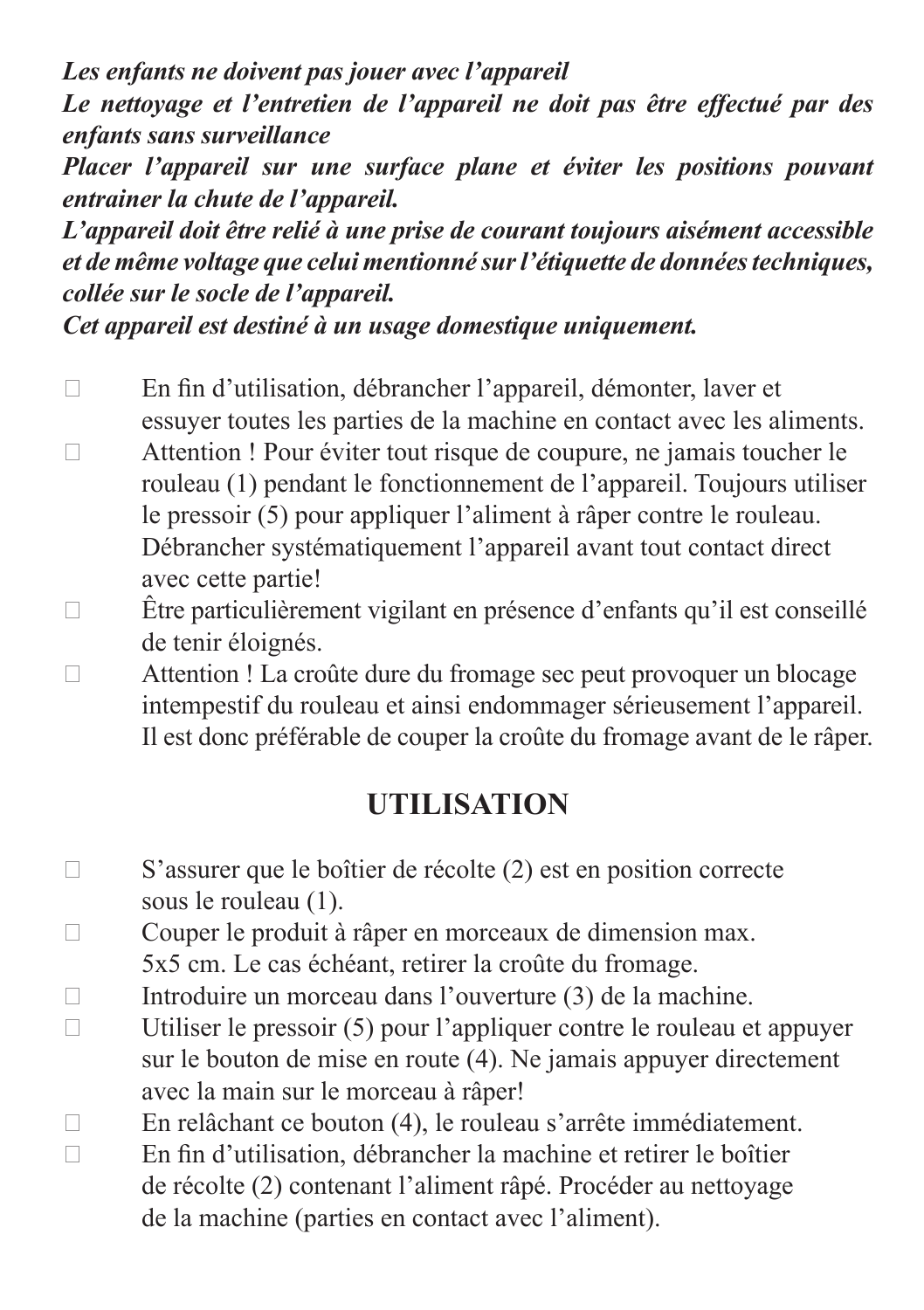#### **MONTAGE/DEMONTAGE DU ROULEAU**

Pour démonter le rouleau, débrancher la machine, faire pivoter la pièce de serrage (6) en position horizontale  $(\square)$ , puis la retirer pour libérer et démonter le rouleau.

Pour remonter le rouleau, vérifier que la machine est débranchée, remettre le rouleau en place, et le verrouiller en introduisant la pièce de serrage (6) et en la faisant pivoter à nouveau en position verticale (I).

Niveau de pression acoustique –moins de 80 dba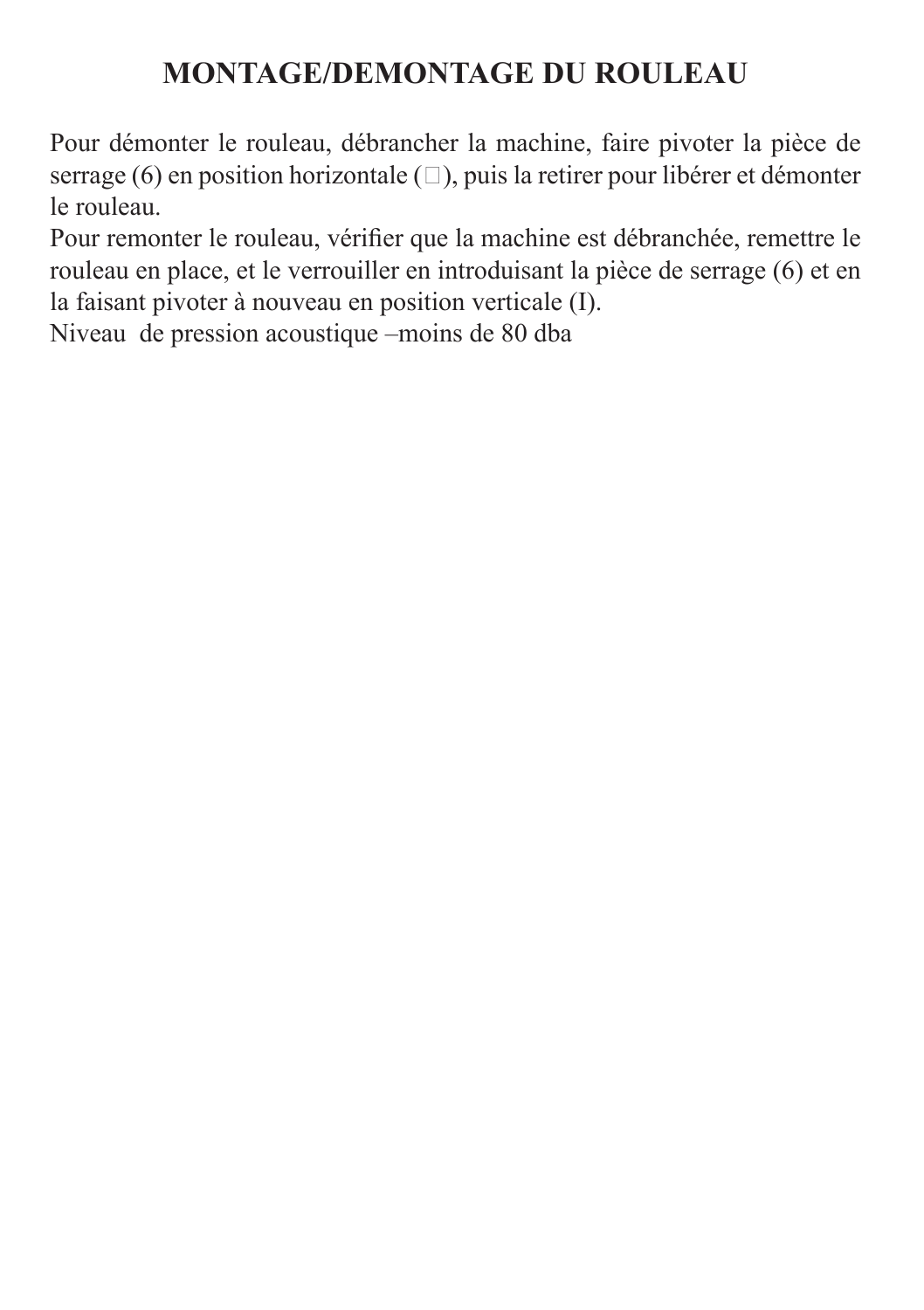

Smaltimento di apparecchiature da rottamare da parte di privati nell'Unione Europea

Questo simbolo che appare sul prodotto o sulla confezione indica che il prodotto non deve essere smaltito assieme agli altri rifiuti domestici. Gli utenti devono provvedere allo smaltimento delle apparecchiature da rottamare portandole al luogo di raccolta indicato per il riciclaggio delle apparecchiature elettriche ed elettroniche. La raccolta e il riciclaggio separati delle apparecchiature da rottamare in fase di smaltimento favoriscono la conservazione delle risorse naturali e garantiscono che tali apparecchiature vengano rottamate nel rispetto dell'ambiente e della tutela della salute. Per ulteriori informazioni sui punti di raccolta delle apparecchiature da rottamare, contattare il proprio comune di residenza, il servizio di smaltimento dei rifiuti locale o il negozio presso il quale è stato acquistato il prodotto.

Disposal of Waste Equipment by Users in Private Households in the European Union

This symbol on the product or on its packaging indicates that this product must not be disposed of with your other household waste. Instead, it is your responsibility to dispose of your waste equipment by handing it over to a designated collection point for the recycling of waste electrical and electronic equipment. The separate collection and recycling of your waste equipment at the time of disposal will help to conserve natural resources and ensure that it is recycled in a manner that protects human health and the environment. For more information about where you can drop off your waste equipment for recycling, please contact your local city office, your household waste disposal service or the shop where you purchased the product.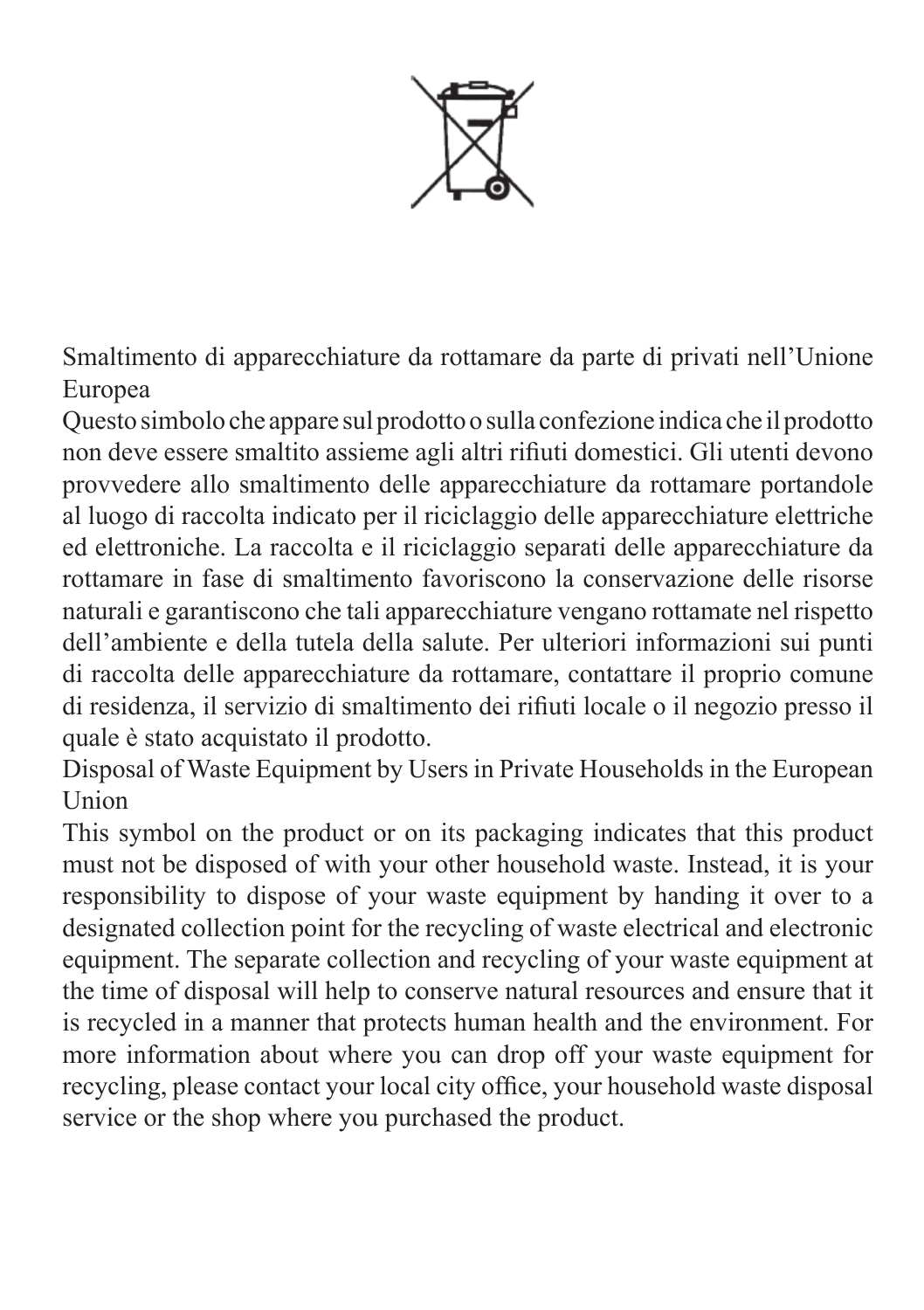Entsorgung van Elektrogeräten durch Benutzer in privaten Haushalten in der **EU** 

Dieses Symbol auf dem Produkt oder dessen Verpackung gibt an, dass das Produkt nicht zusammen mit dem Restmüll entsorgt werden darf. Es obliegt daher lhrer Verantwortung, das Gerät an einer entsprechenden Stelle für die Entsorgung oder Wiederverwertung von Elektrogeräten aller Art abzugeben (z.B. ein Wertstoffhof). Die separate Sammlung und das Recyceln lhrer alten Elektrogeräte zum Zeitpunkt ihrer Entsorgung tragt zum Schutz der Umwelt bei und gewährleistet, dass sie auf eine Art und Weise recycelt, die Keine Gefährdung für die Gesundheit des Menschen und der Umwelt darstellt. Weitere Informationen darüber, wo Sie alte Elektrogeräte zum Recyceln abgeben Können, erhalten Sie bei den örtlichen Behörden, Wertstoffhöfen oder dart, wo Sie das Gerät erworben haben.

Evacuation des équipements usagés par les utilisateurs dans les foyers privés au sein de l'Union européenne

La présence de ce symbole sur le produit ou sur son emballage indique que vous ne pouvez pas vous débarasser de ce produit de la même facon que vos déchets courants. Au contraire, vous êtes responsable de l'évacuation de vos équipements usagés et à cet effet, vous êtes tenu de les remettre à un point de collecte agréé pour le recyclage des équipements électriques et électroniques usagés. Le tri, l'évacuation et le recyclage séparés de vos équipements usagès permettent de préserver les ressources naturelles et de s'assurer que ces équipements sont recyclés dans le respect de la santé humaine et de l'environnement. Pour plus d'informations sur les lieux de collecte des équipements usagés, veuillez contacter votre mairie, votre service de traitement des déchets ménager ou le magasin ou le magasin où vous avez acheté le produit.

## **GARANZIA PRODOTTO**

REBER garantisce tutti i componenti di questo articolo per un periodo di due anni dalla data di acquisto, in caso risultino difettosi per causa di fabbricazione. La garanzia copre i difetti per causa di fabbricazione, eventuali difetti non chiaramente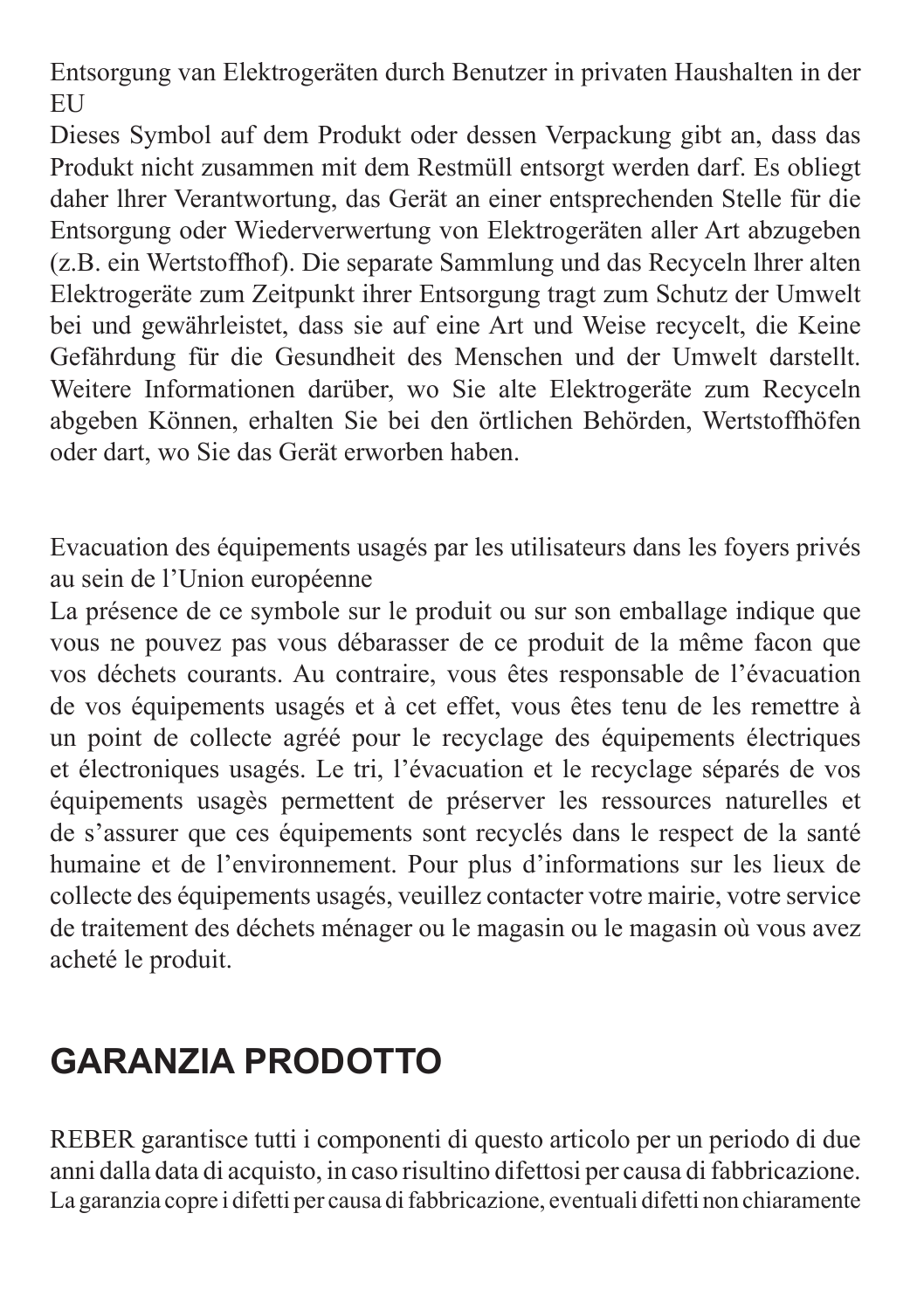attribuibili al costruttore, devono essere visionati da un nostro tecnico interno o da un centro di assistenza autorizzato che attesterà la validità della garanzia. La garanzia non copre i danni causati da utilizzo ed installazione impropri o non conformi all'uso per il quale l'apparecchio è costruito, da trattamenti anche di pulizia errati, i danni causati da urti o cadute, i materiali di consumo. La garanzia decade qualora il prodotto sia stato riparato o manipolato da soggetti terzi non autorizzati. La garanzia non copre le operazioni di pulizia della macchina ove necessario.

La garanzia è valida se completa dello scontrino o ricevuta di acquisto, da presentare al Centro Assistenza al momento della richiesta di riparazione. Per un elenco aggiornato dei Centri Assistenza Autorizzati consultare il sito internet: www.rebersrl.it

# **PRODUKTGARANTIE**

Auf alle Produkte besteht eine zwei jährige Garantie hinsichtlich Fabrikationsfehler (bei gewerblichem Gebrauch ein Jahr) ab Kaufdatum durch den Endkunden. Das Kaufdatum ist durch Kassenzettel oder Rechnung nachzuweisen; sollten Diese nicht mehr vorhanden sein, kann auf das Herstellungsjahr auf dem Technische- Datenlabel Bezug genommen werden. Die Garantie greift im Falle von Herstellungsfehlern. Bei nicht genau zuordenbaren Fehlern ist das Gerät von unseren Technikern oder von einem autorisirtem Servicecenter die Garntieleistung fest zu stellen.

Die Garantie greift nicht bei, Schäden durch unsachgemässes zusammen bauen oder Nutzen des Gerätes, als auch bei Schäden durch Sturz oder falsches reinigen. Ausgeschlossen sind auch Schäden durch Abnutzung. Die Garantie erlischt bei Reparaturen oder Eingriffen durch Dritte nicht autorisierte Fachkräfte. Im Falle von Reparaturen ist die Verlängerung der Garantie oder der Austausch des Gerät's nicht vorgesehen. Reparaturen dürfen nur von Reber oder autorisierten Servicecenter durchgeführt werden. Anlieferung, sowie ein reinigen des Gerät's, falls nötig, unterliegt nicht der Garantie.

## **WARRANTY CONDITIONS**

All Reber products are covered against manufacturing defects by a 24 month guarantee for private users and 12 month guarantee for professionals users. The warranty runs from the date of purchase. The purchasing date shall be that indicated on the receipt issued when the dealer delivers the machine. The manufacturer undertakes to repair free of charges those parts showing manufacturing defects within the warranty period,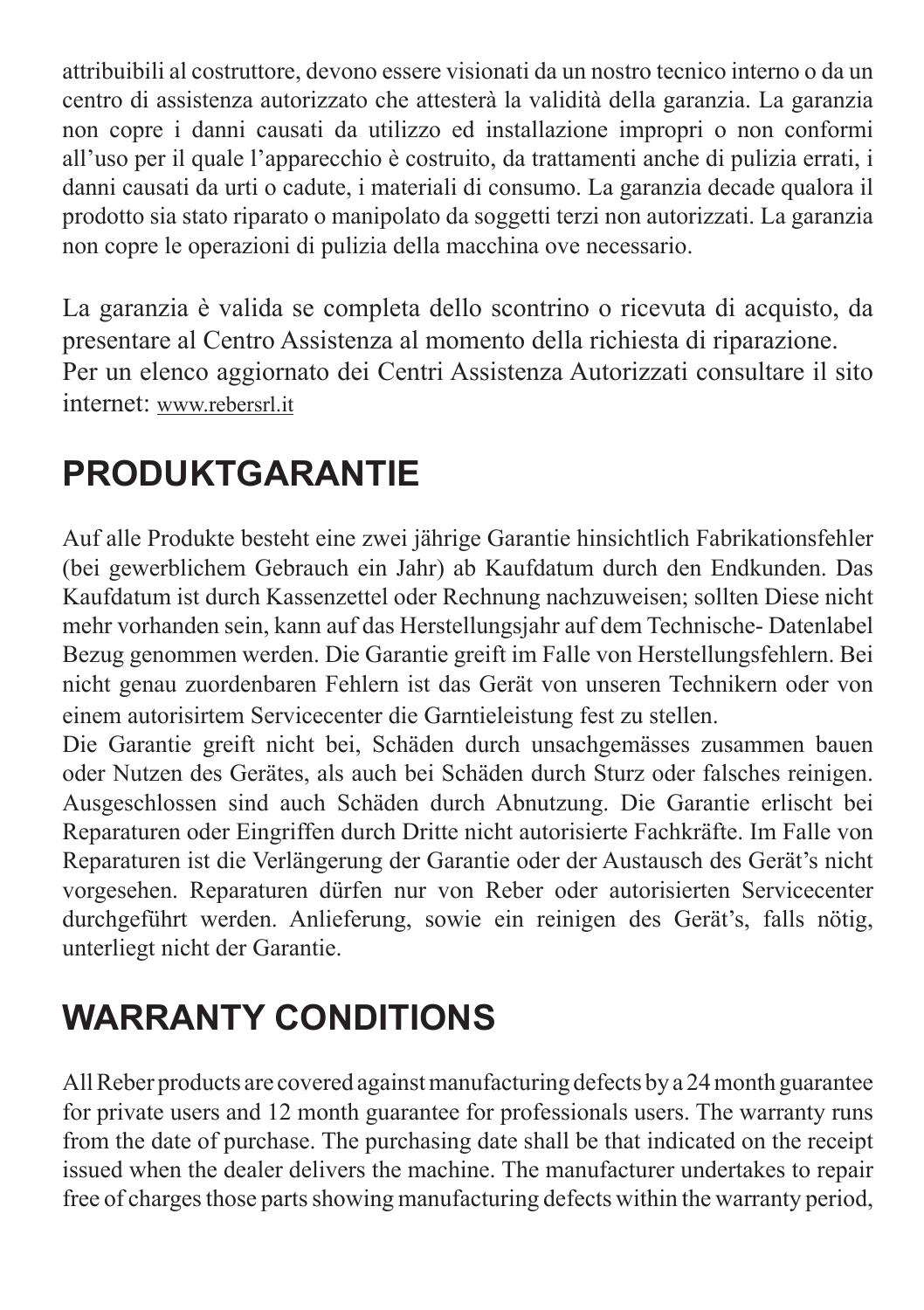or to replace these free of charge. Defects not clearly attributable to materials or manufacture shall be examined by our technical assistance center or in our plant and shall be charges according to the outcome of the examination. The guarantee shall not cover: accidental damage, caused by transport, neglect or inadequate treatment, incorrect or improper use and installation failing to comply with the indications in the instruction manual or in any case resulting from causes that do not depend on normal operation use of the machine. The warranty becomes void when the machine has been repaired or rishandled by unauthorized third parties. The warranty shall not cover replacement of the machine or extension of the guarantee resulting from a breakdown. The machine shall reach us ( or our authorized assistance center ) carriage free, i.e. with transport expenses at user's charge. The warranty shall not cover any cleaning operations to which the operative components may be subjected.

# **CONDITIONS DE GARANTIE**

Les produits Reber sont couverts par la garantie européenne pour les défauts de fabrication. Sa validité est de 2 ans dès l'achat pour le particulier (1 an pour les professionnels). La garantie entre en vigueur à partir de la date d'achat. La date d'achat est la date indiquée sur la facture/ticket de caisse délivré lors de l'achat par le revendeur. En cas d'absence de celuici, il est possible de voir l'année de construction sur l'étiquette de données techniques placée par Reber sur la base du motoréducteur. Le fabriquant s'engage à réparer et à remplacer gratuitement les pièces comportant un défaut de fabrication pendant la période de garantie. Les défauts qui n'auront pas été clairement attribués aux matériaux ou à la fabrication, seront examinés auprès du SAV autorisé, et facturés en fonction du résultat. La garantie ne s'applique pas en cas de dégâts accidentels dûs au transport, à une négligence ou à un traitement inadapté, en cas d'usage ou d'installation impropre, erroné ou non conforme aux instructions reportées dans la notice et en cas de phénomènes indépendants des modes de fonctionnement et d'utilisation de la machine. La garantie est annulée en cas de réparation ou de manipulation effectuée par des tiers non autorisés. L'intervention sous garantie ne donne pas droit au remplacement de l'appareil ou à la prolongation de la garantie. La garantie ne prévoit pas le nettoyage de la machine ou de ses parties si nécessaire.